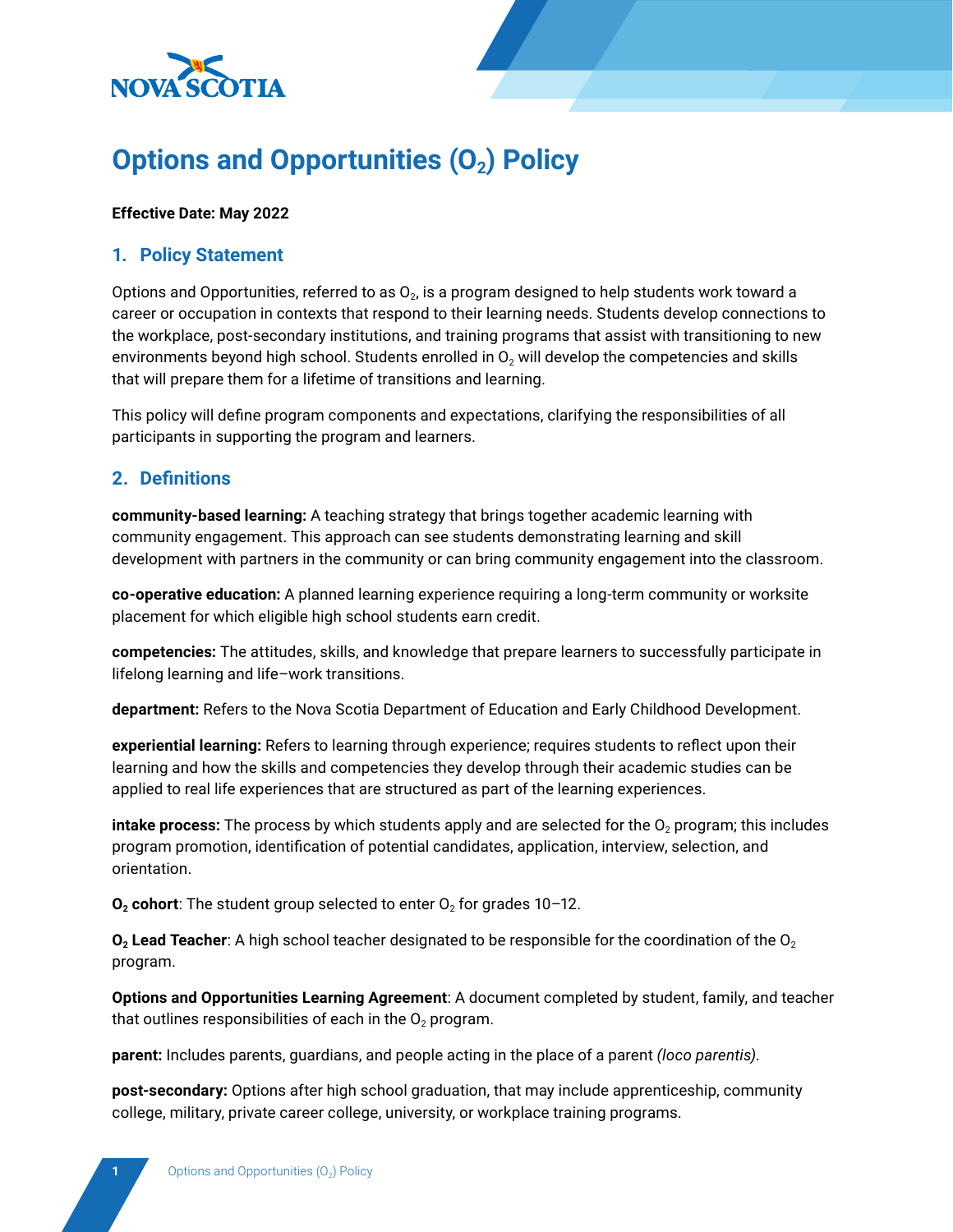

# **3. Policy Objectives**

The objectives of this policy are to ensure that all Nova Scotia students have equitable access to  $O<sub>2</sub>$ and that the program is culturally and linguistically responsive, accepting, and respectful in supporting and valuing their learning and diverse abilities.

This policy provides clear, consistent direction for processes to be followed by all users. This will be achieved by

- defining the program components that are necessary to help students work towards career and education goals
- outlining program delivery requirements in the areas of
	- student intake and transition process
	- scheduling
	- cohorted courses and cohort size
	- curriculum delivery and resources/supports
- defining student requirements for completion of the  $O<sub>2</sub>$  program
- designating the roles and responsibilities of the Department of Education and Early Childhood Development, Regional Centres for Education (RCEs), Conseil scolaire acadien provincial (CSAP), schools, teachers, students, and families

# **4. Guiding Principles**

- $\cdot$  O<sub>2</sub> is intended to support students in re-engaging with their learning through a focus on skill development and career exploration.
- Students enrolled in  $O<sub>2</sub>$  will be engaged in a broad range of community-based learning experiences to support them in making meaningful decisions about post-secondary and career pathways.
- The composition of an  $O<sub>2</sub>$  cohort and the community-based learning opportunities should reflect the demographics of the school population.
- When participating in any community-based learning experience the safety and security of the students must be first and foremost and due diligence must be exercised to mitigate risks.

## **5. Application**

This policy applies to all teachers, school administrators, and RCE/CSAP personnel responsible for implementing  $O_2$ , and to all students enrolled in an  $O_2$  program.

## **6. Policy Directives**

- 6.1 RCEs/CSAP must seek written approval from the department to offer the  $O<sub>2</sub>$  program in any of their schools.
- 6.2 The department will review provincial funding for  $O_2$  on an annual basis.
- 6.3 Schools must deliver and adhere to the required components and fulfill the expectations for  $O<sub>2</sub>$ , as outlined in *Options and Opportunities: A Resource for Schools*.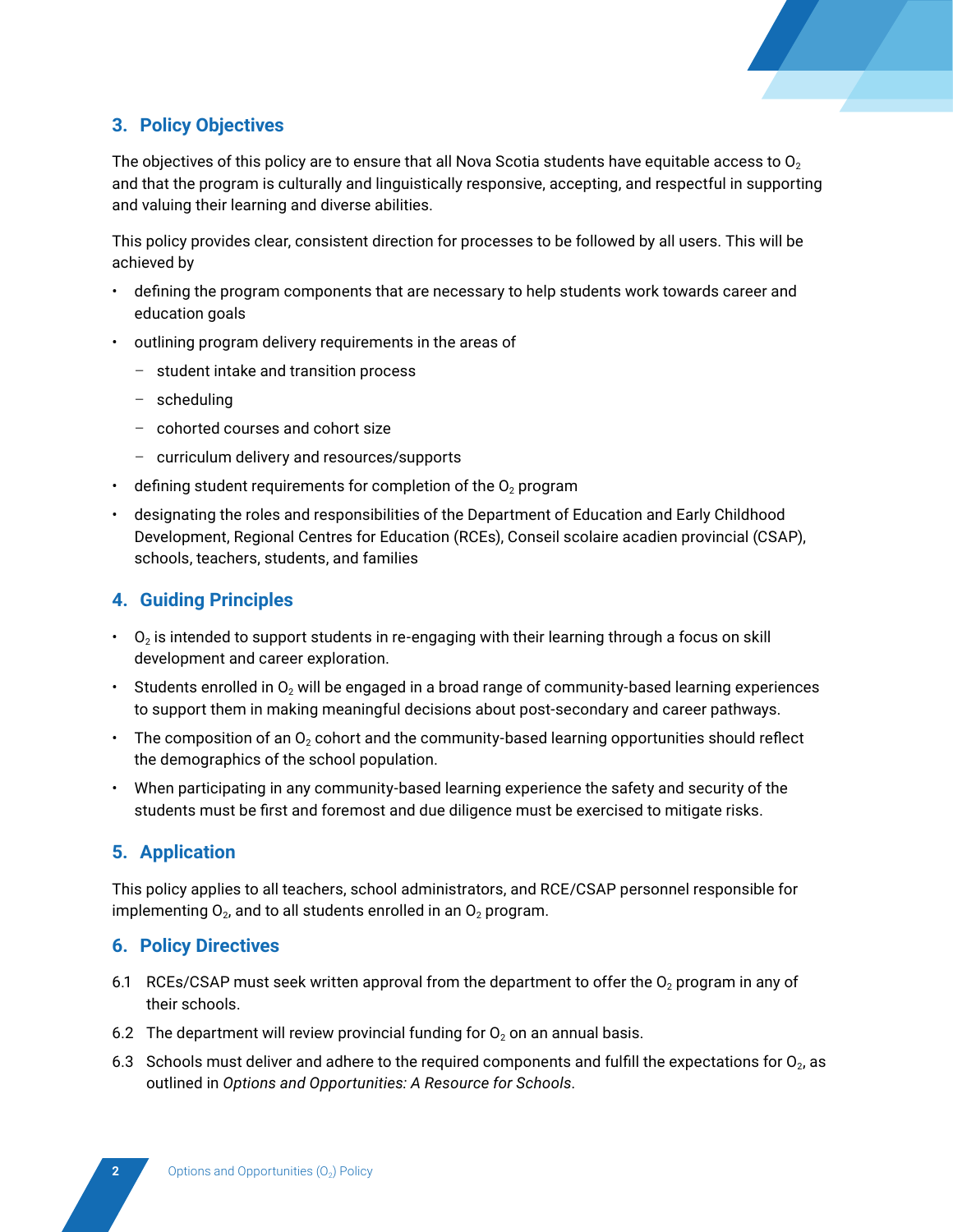

- 6.5 The grade 10 cohort is a maximum of 20 students; permission must be obtained from RCE/CSAP Youth Pathways consultants to exceed this cap.
- 6.6 RCEs/CSAP will offer professional learning for  $O<sub>2</sub>$  teachers to support program delivery.
- 6.7 Administrators and school  $O_2$  teams in approved  $O_2$  designated schools will
	- 6.7.1 adhere to the processes and procedures described in departmental documents related to  $O<sub>2</sub>$  and community-based learning
	- 6.7.2 ensure all grade 9 teachers, staff, students, parents, and families have access to information related to the  $O_2$  program and are aware of the application/intake process
	- 6.7.3 implement an interview and selection process that is equitable to create a grade 10  $O<sub>2</sub>$ cohort using the criteria provided by the department in *Options and Opportunities: A Resource for Schools*; students must be notified in writing of the interview results
	- 6.7.4 support the success of all learners based on a universal design model
	- 6.7.5 support students in developing a career and life plan
	- 6.7.6 designate an  $O<sub>2</sub>$  Lead Teacher and provide, as part of their teaching assignment, a full course block (coded SNO2) that is scheduled each semester where no other teaching or duty can be assigned to fulfill the Lead Teacher responsibilities; as part of supporting student success and career exploration, the  $O<sub>2</sub>$  Lead Teacher is also required to teach Career Development 10 (CD 10) and/or Community-Based Learning 11 (CBL 11)
	- 6.7.7 establish an  $O<sub>2</sub>$  team and ensure that all staff working with  $O<sub>2</sub>$  students meet regularly
	- 6.7.8 appropriately code all students in  $O_2$  in accordance with the required  $O_2$  code established in PowerSchool
	- 6.7.9 establish an  $O<sub>2</sub>$  dedicated cohorted section of Career Development 10 (CD 10) and Community-Based Learning 11 (CBL 11)
	- 6.7.10 establish an  $O<sub>2</sub>$  dedicated cohorted section of English 10 or Français 10; other dedicated courses for  $O<sub>2</sub>$  students may be established at the school based on student need
	- 6.7.11 schedule a minimum of three co-operative education courses for  $O<sub>2</sub>$  students
	- 6.7.12 ensure that all  $O<sub>2</sub>$  students successfully complete all courses required to achieve the  $O<sub>2</sub>$  certificate; where students have not completed all required courses, it is the responsibility of the school to ensure the  $O<sub>2</sub>$  code has been removed from the student's record and transcript
	- 6.7.13 use staffing provided to offer sections of courses to  $O<sub>2</sub>$  students that best support student success; these classes must comprise a minimum of  $50\%$  O<sub>2</sub> students with a maximum enrolment of 25 students
	- 6.7.14 ensure access to this policy is available to teachers and is referenced where clarity of this policy is required
	- 6.7.15 ensure that documents (besides applications and interview forms) acquired from parents and teaching staff during the intake process are not made part of the student's permanent record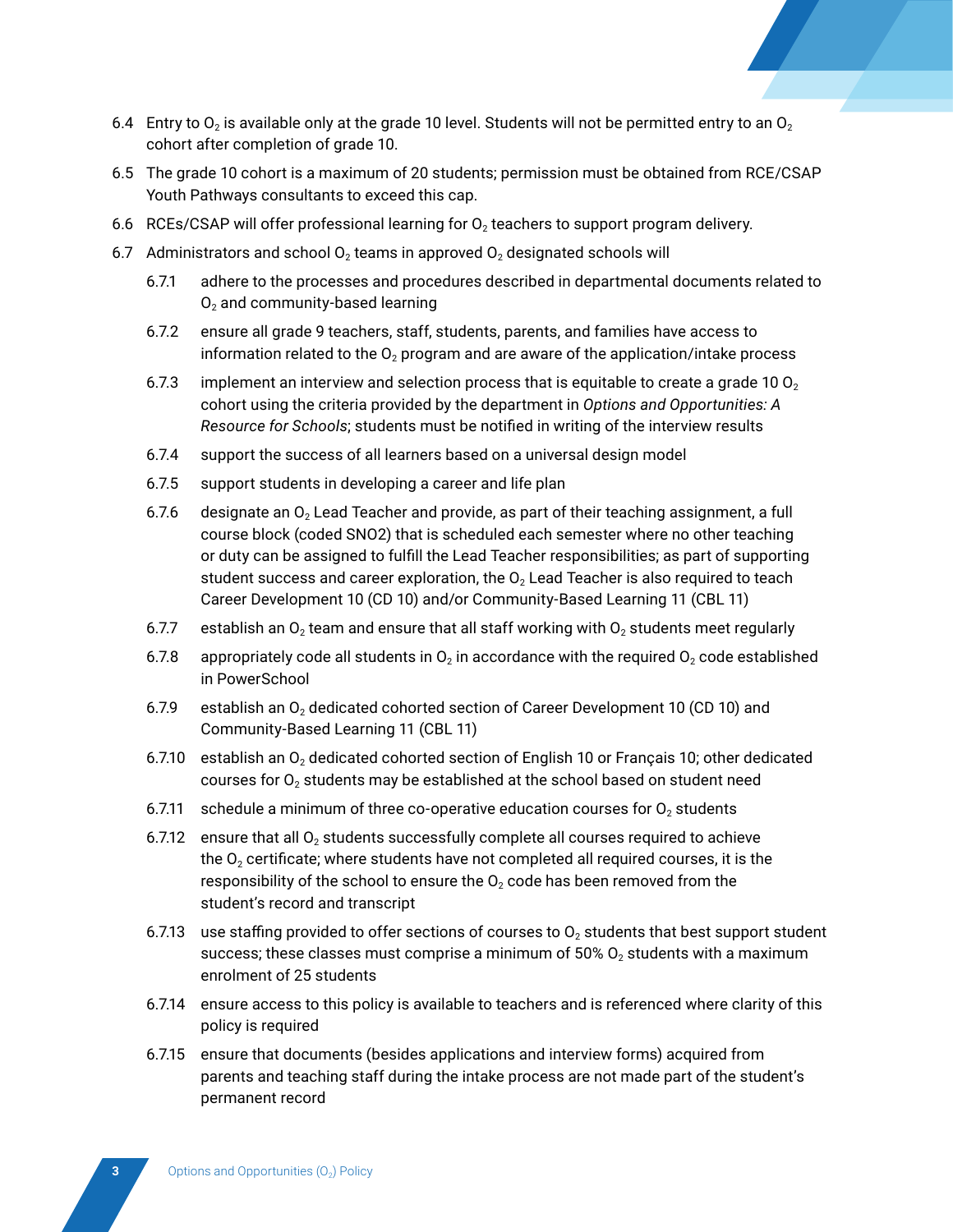

- 6.8 Records of students who are not accepted into  $O<sub>2</sub>$  (application and interview forms) are retained for a period of one year, in compliance with the *Freedom of Information Protection of Privacy Act*.
- 6.9 Records of applicants accepted into  $O_2$  must be kept as part of the student's  $O_2$  file and retained for a period of six years from the completion of, or upon leaving, the program.
- 6.10 RCEs/CSAP will establish a planning process to support students who withdraw from  $O<sub>2</sub>$  to ensure effective transitions.
- 6.11 Staffing resources provided for the delivery of  $O<sub>2</sub>$  shall be communicated to program directors on an annual basis.
- 6.12 The  $O<sub>2</sub>$  Certificate of Achievement shall be awarded to graduating students enrolled in  $O<sub>2</sub>$  who
	- 6.12.1 complete Career Development 10 and Community-Based Learning 11
	- 6.12.2 complete a minimum of three co-operative education courses
	- 6.12.3 develop a career portfolio based on the graduation competencies
- 6.13 Where possible, schools will
	- 6.13.1 assign more than one  $O_2$  course to a teacher in order to promote the development of good student–teacher rapport
	- 6.13.2 provide opportunities for students to access a range of technology to support student learning and to aid in the development of employability and workplace specific skills
	- 6.13.3 include families in school events promoting  $O<sub>2</sub>$  programs and celebrating the successes of  $O<sub>2</sub>$  students

## **7. Roles and Responsibilities**

#### **Department**

The Department of Education and Early Childhood Development is responsible for

- developing the objectives of the policy, in consultation with RCEs/CSAP
- communicating the policy to RCEs/CSAP
- $\cdot$  developing and maintaining the resources to support  $O<sub>2</sub>$
- updating and communicating guidelines and forms that support community-based learning
- monitoring overall compliance with this policy
- working with regions and CSAP through the Director, Career Pathways, to evaluate the suitability and effectiveness of this policy and ensure that the policy is formally reviewed biennially

#### **RCEs/CSAP**

RCEs/CSAP are responsible for

- communicating the policy to schools
- providing schools with departmental documents
- monitoring and ensuring compliance with this policy
- obtaining written approval from the department prior to offering an  $O<sub>2</sub>$  program at a school
- working with schools to ensure students have equitable access to  $O<sub>2</sub>$